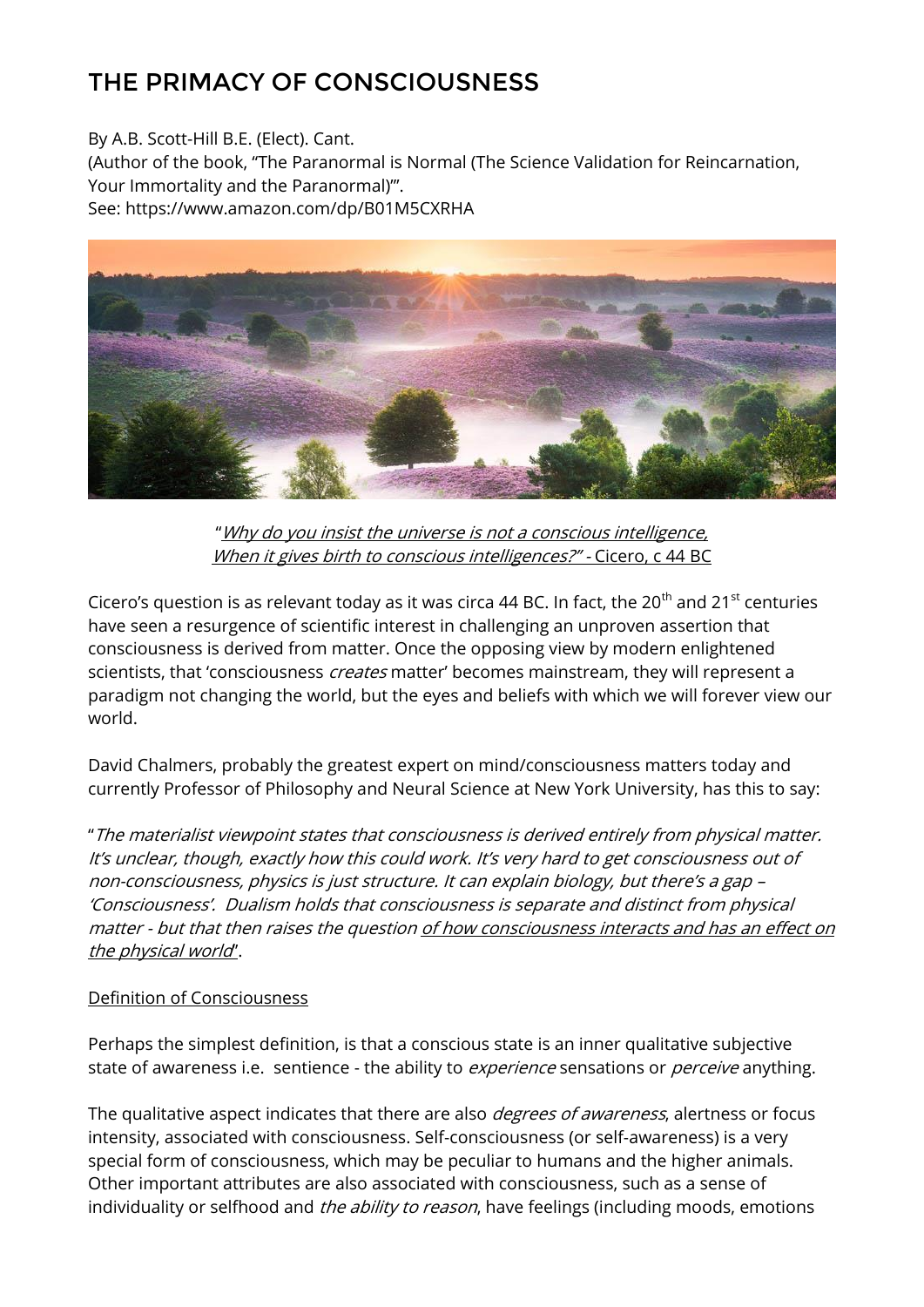and sensations), and also a sense of intent (or will). Clearly this is all 'mind stuff' and it is these attributes, together with memory, that we associate with the mind.

i.e. mind = consciousness + memory

Most of the time we are involved in unconscious thought where we operate automatically or intuitively, making judgments and arriving at conclusions without knowing why.

The fact is, that consciousness in whatever form it exists, is difficult to explain - as the ability to have self-awareness at all, is itself a conundrum. As Professor Chalmers points out, rather than have self-awareness, one can easily imagine a simpler alternative – a zombie who would act as an automaton and exist without any sense of awareness at all, yet still act instinctively in a manner to optimise survival. The fact that we have self-awareness is surely suggestive of our origin being possibly conceived by a creator/God - wishing all life to be thoughtful, selfreliant while both cooperative, sensitive to the wishes and needs of others, but also creatively innovative.

Planck the father of Quantum Mechanics, postulated consciousness "as the fundamental basis of reality" in 1931. He said:

"I regard consciousness as fundamental. I regard matter as derivative from consciousness. We cannot get behind consciousness. Everything that we talk about, everything that we regard as existing, postulates consciousness."

## How Consciousness Interacts and has an Effect on the Physical World.

Every student who studies quantum physics studies the famous "double-slit" experiment, which was first carried out by Thomas Young in 1903. It was originally aimed at determining whether electrons exhibit a wave characteristic as well as a particle nature. It involves the firing of electron(s) aimed at a double slit and observing the light pattern produced on a background screen.

The surprising experimental results, have since been confirmed by other experiments. It was not the fact that the experiment successfully revealed that all sub atomic particles can exhibit either a wave or a particle nature, but the fact that the experiment showed that until such time as the experimenter observed the outcome on the target screen, the electrons merely existed as probabilities. When a particle goes through the apertures, it behaves like a bullet, passing through one slit or the other. But if no one observes the particle, it exhibits the behaviour of a wave and can pass through both slits at the same time. This, and other experiments tell us that unobserved particles exist only as waves of probability. When observed by a conscious observer, the wave function collapses and the electron is actualised into reality.

Robert Jahn, a highly respected researcher and plasma physicist who founded the Princeton Engineering Anomalies Research Lab (PEAR) in 1979, relates this to a useful concept of consciousness - space and time, by explaining that pure energy, as it exists at the quantum level, does not have the separateness of space or time, but exists as a vast continuum of fluctuating charge. In contrast, our consciousness has the dual capability of exhibiting either a particle type nature with a definite position in space or time, or a quantum probability wave characteristic, independent of space or time. By the simple act of conscious perception and choice, we bring our conscious energy to create individually and collectively *separate objects*,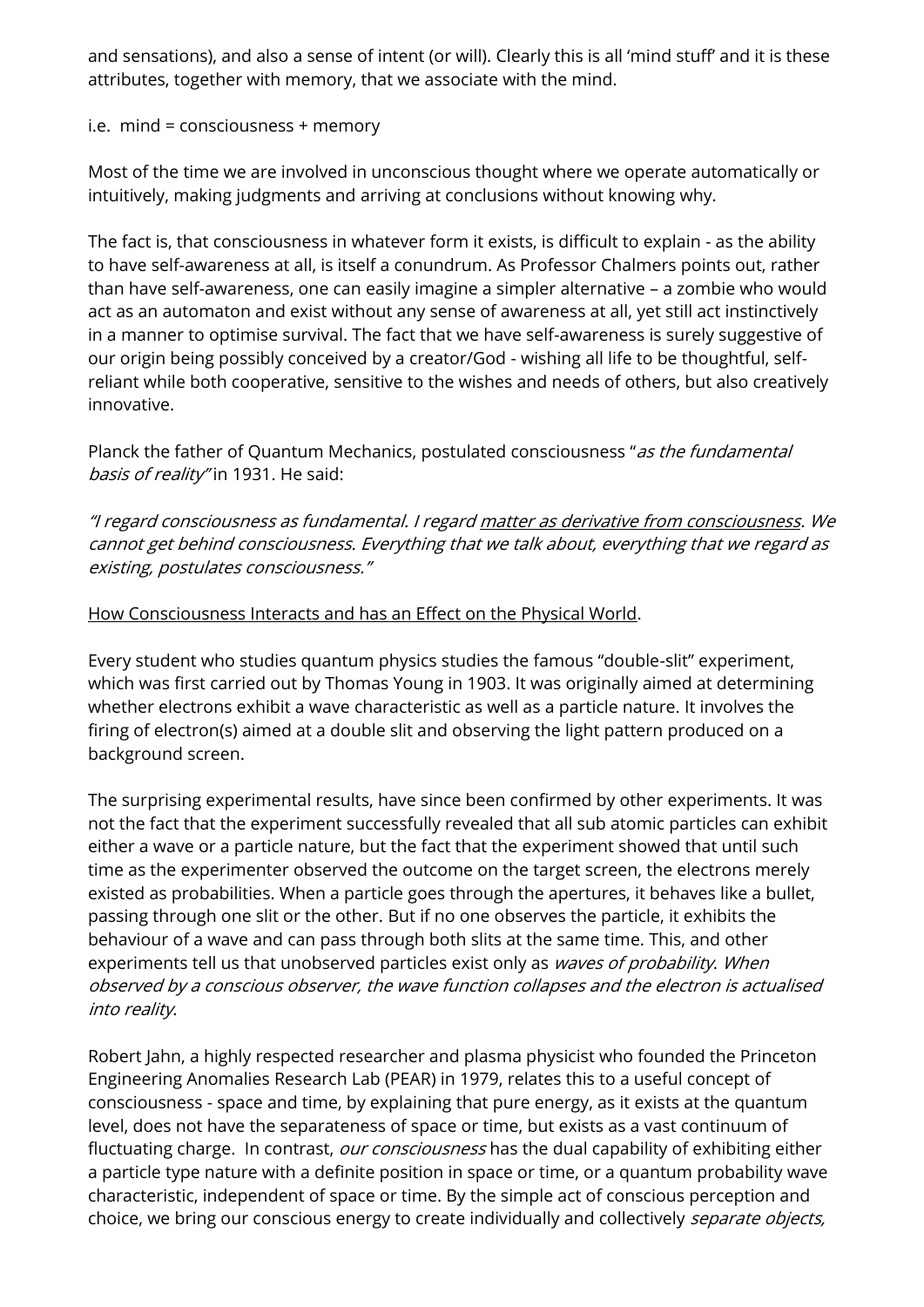that exist in space and time. By this means, we continuously and unconsciously create our own perceived separateness and physical reality based in time.

It is also interesting to realise that what this experiment indicates is similar to what we already accept as characteristic of our daily life i.e., that unconsciously, we make an instant choice between probabilities to determine *our probable future* as an automatic unconscious action, typically by making many unconscious decisions daily and instantly e.g. deciding to drive down the road to go shopping, but without any conscious awareness. Thus, we have no awareness whatsoever of the millions of incredible decisions our unconsciousness makes for us daily in operating our body protecting us from harm by instinctive and automatic actions, none of which rise to our conscious mind. This double-slit experiment indicates that in addition, that as a consequence of our *unconscious participation* in the world around us, we have the capability to form ourselves actual physical *particles* as well, as Professor Robert Jahn describes above.

Consciousness observation/participation therefore makes us creators of our reality, both for ourselves and *collectively* with others within our universe system.

The double-slit experiment has been repeated thousands of times using not just subatomic particles like electrons, but particles as large as small molecules ("buckyballs"), and in every case the results were the same. Since molecules and all subatomic particles form all matter in the universe including all life itself, all solid physical reality including our individual "events", are created by consciousness.

## Mind therefore is primary and matter a creation of mind. In other words: "consciousness creates reality".

Thus, since we have determined that mind must be primary, and all material objects formed by mind, we have reached (using scientific experiments and laws), the same ancient philosopher's Cicero's conclusion in 44 BC., that the universal conscious intelligence (i.e. the non-anthropic descriptor often used for God) gives birth to conscious intelligences - us!

Professor Robert Lanza, the inventor of cloning and heralded as the modern Einstein of Biology, has this to say about mind/consciousness in an Appendix of his book "Beyond Biocentrism: Rethinking Time, Space, Consciousness and the Illusion of Death."

"The brain is a physical object occupying a specific location. It exists as a spatiotemporal construction, and other objects like tables and chairs are also constructions, which are located outside the brain.

However, brain, tables and chairs also exist in the "mind."

The mind is what generates the spatio-temporal construction in the first place. Thus, the mind refers to pre-spatio-temporal.

You experience your mind's image of your body, including your brain, just as you experience trees and galaxies. Thus, those galaxies are no further away than the brain or your fingertips. But, the mind is everywhere. It is everything you see, hear, and sense – otherwise you couldn't be conscious of it.

The brain is where the brain is, and the tree is where the tree is. But the mind has no location. It is everywhere you observe, smell or hear anything".